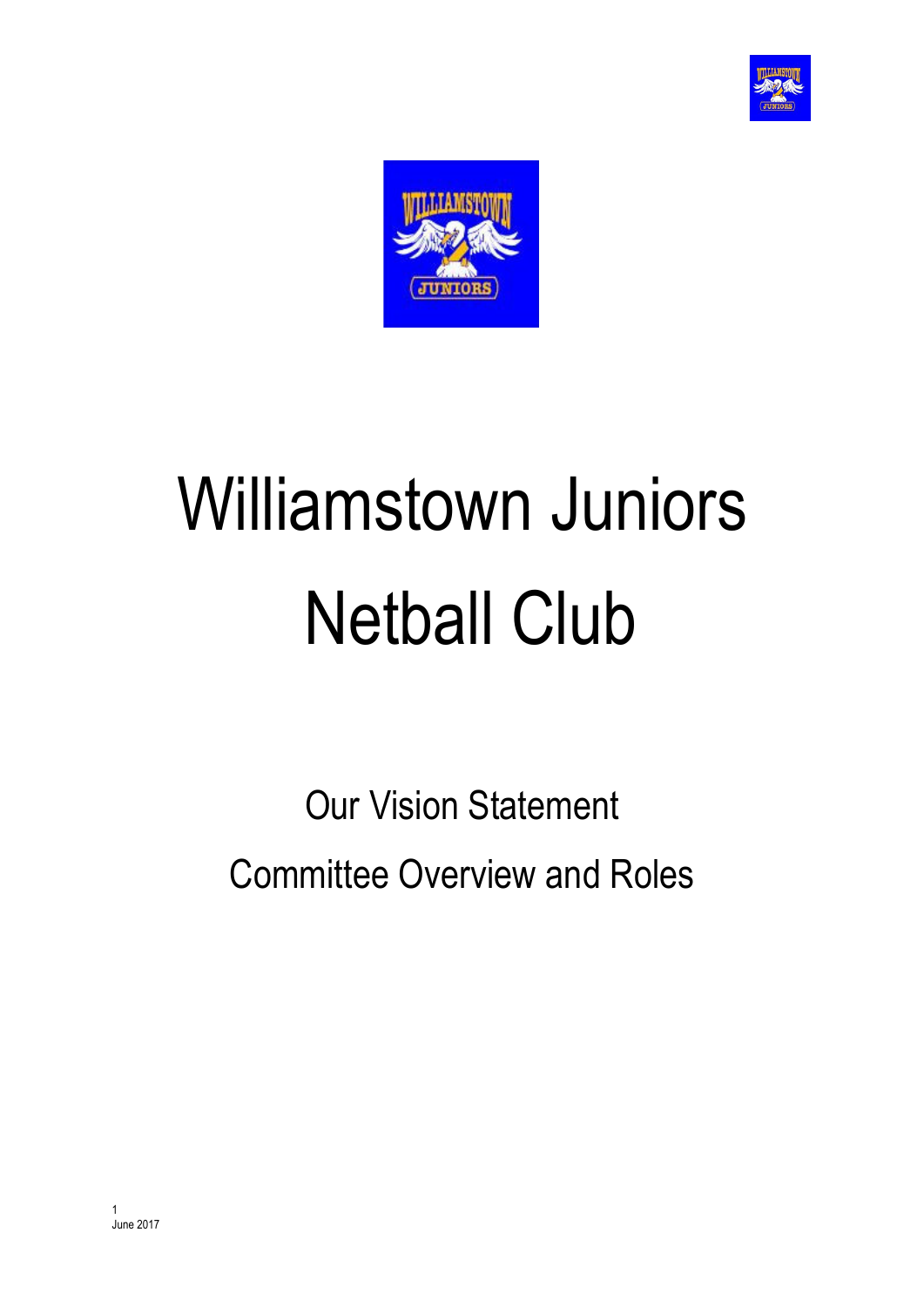

## **Contents**

| <b>Our Vision</b>                                                                                                                                                                                       |                                                                                                                                                                                                                                              | 3                                                                                               |
|---------------------------------------------------------------------------------------------------------------------------------------------------------------------------------------------------------|----------------------------------------------------------------------------------------------------------------------------------------------------------------------------------------------------------------------------------------------|-------------------------------------------------------------------------------------------------|
| <b>Committee Overview:</b>                                                                                                                                                                              |                                                                                                                                                                                                                                              |                                                                                                 |
| Purpose<br>$\overline{\phantom{0}}$<br>Composition<br>÷,<br>$\overline{\phantom{0}}$<br>Meetings<br>$\overline{\phantom{0}}$<br>-<br>Principles<br>$\overline{\phantom{0}}$<br>$\overline{\phantom{0}}$ | Decision-making<br>Agendas, Minutes and Notes<br>Confidentiality                                                                                                                                                                             | 4<br>4<br>4<br>$\overline{4}$<br>5<br>5<br>5                                                    |
| <b>Committee Roles</b>                                                                                                                                                                                  |                                                                                                                                                                                                                                              |                                                                                                 |
| President<br>$\overline{\phantom{0}}$<br>-<br>Treasurer<br>Secretary<br>-<br>Registrar<br>-<br>-<br>$\overline{\phantom{0}}$<br>$\overline{\phantom{0}}$<br>-<br>-<br>-                                 | Vice-President<br><b>Head Coach/Selector</b><br><b>Training Venue Coordinator</b><br><b>Uniform Coordinator</b><br><b>Umpires Coordinator</b><br><b>Publicity and Communications</b><br><b>First Aid Officer</b><br><b>General Committee</b> | 6<br>6<br>$\overline{7}$<br>$\overline{7}$<br>$\overline{7}$<br>8<br>8<br>8<br>9<br>9<br>9<br>9 |
| <b>Coaches Role and Checklist</b>                                                                                                                                                                       |                                                                                                                                                                                                                                              | 10                                                                                              |
| <b>Team Managers Role and Checklist</b>                                                                                                                                                                 |                                                                                                                                                                                                                                              | 11                                                                                              |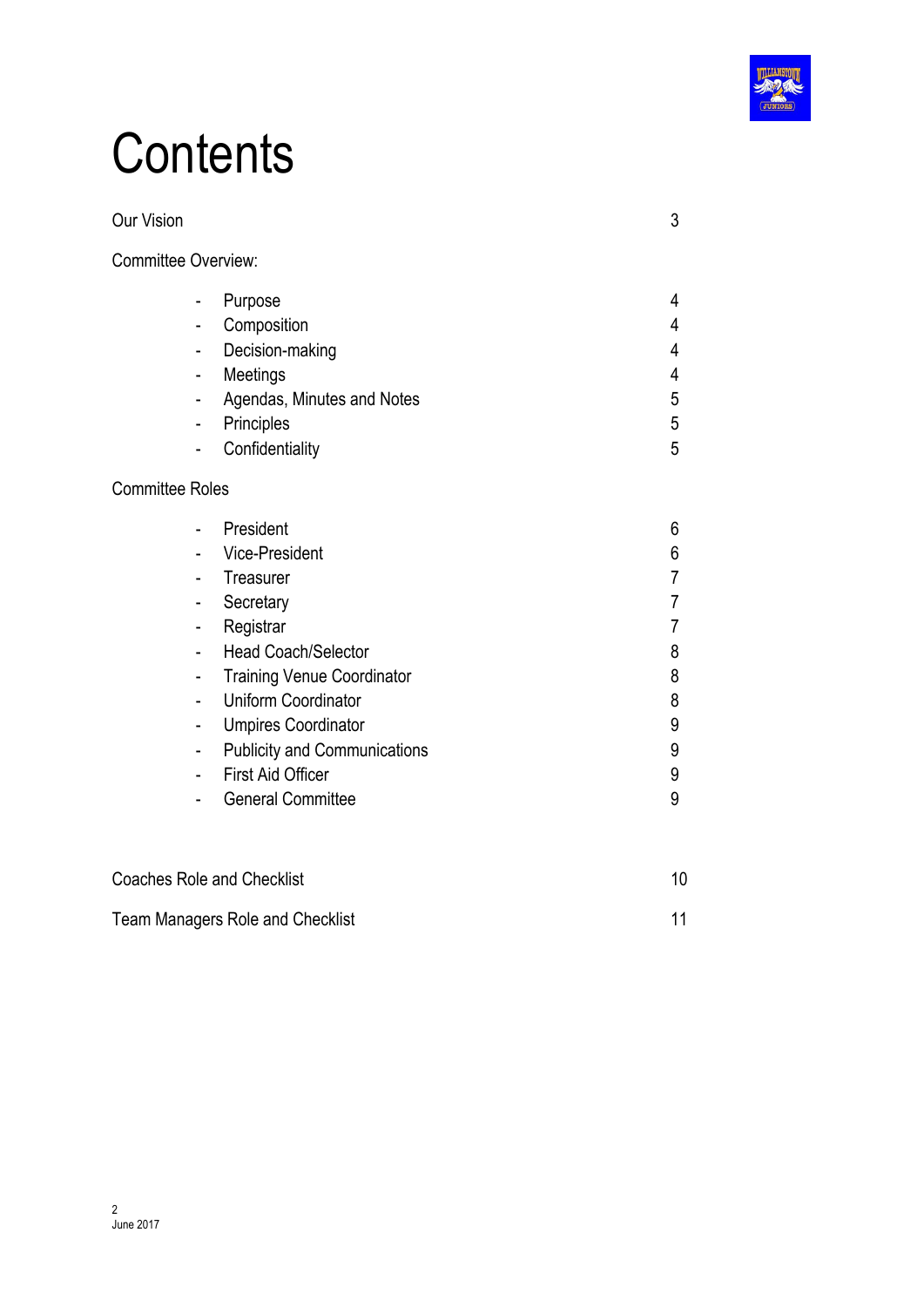

### **Our Vision**

WJNC provides juniors in our local community the opportunity to participate in the sport of netball. The Club encourages each player to strive for their best within an inclusive and family friendly environment, and is proud of our emphasis on:

- $\checkmark$  Participation
- $\checkmark$  Enjoyment
- $\checkmark$  Commitment
- $\checkmark$  Skills Development
- $\checkmark$  Team Spirit
- $\checkmark$  Co-operative behaviour from all our members (players and their families).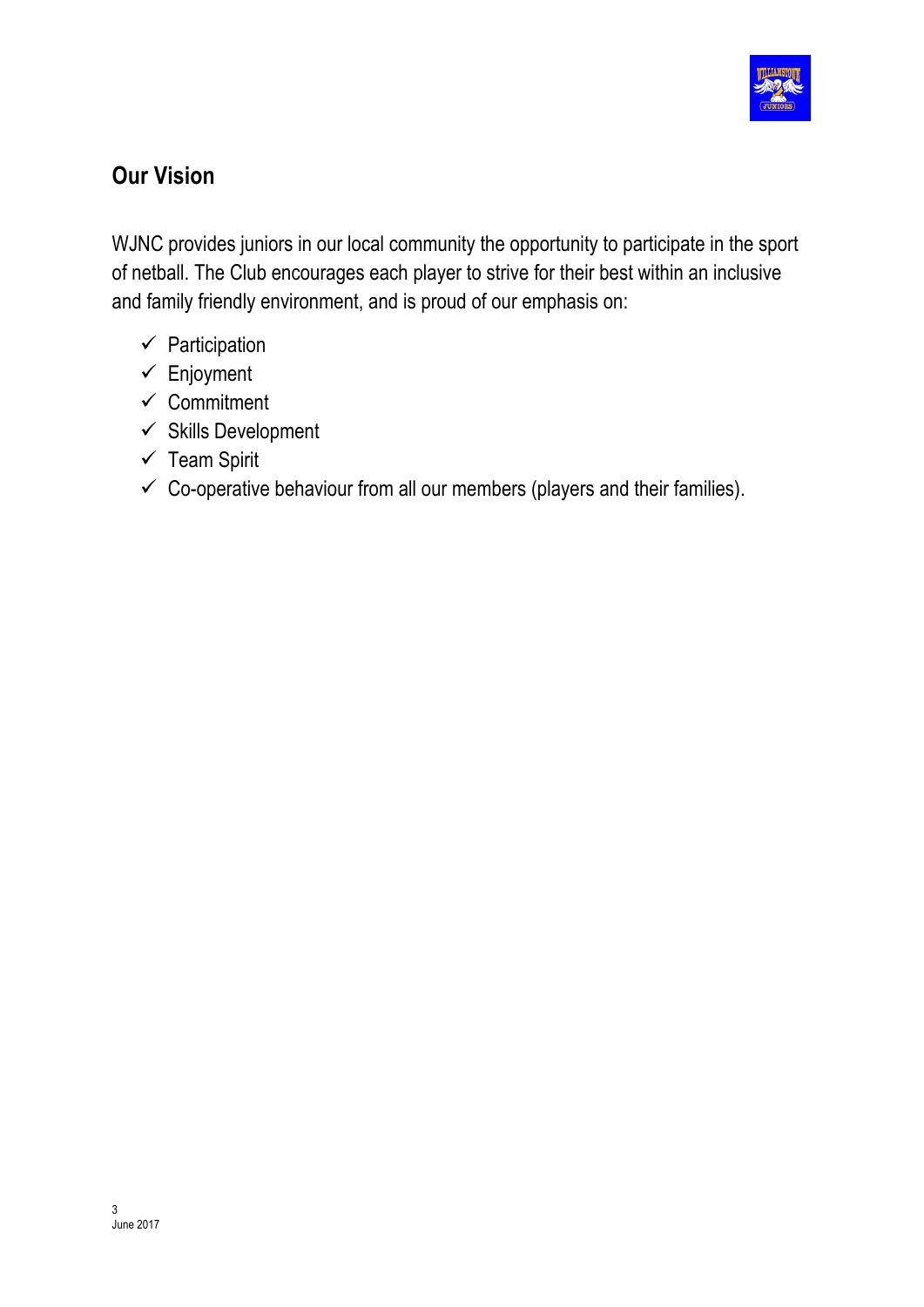

#### **Committee Overview**

#### **Purpose of the Committee**

The WJNC Committee is responsible for managing the club's affairs and is made up of parents/community members elected at the Annual General Meeting held in August each year. The Committee operates by:

- Ensuring that systems are in place to carry out its operating functions in a manner where risk is managed/minimised
- Developing and reviewing policies
- Ensuring that the committee members and sub-committees carry out their duties
- Establishing mechanisms for gaining parent input and informing parents about committee decisions
- Being the conduit between the club and Victoria Netball Association
- Being the conduit between the club and Altona Netball Association
- Keeping up to date with current legislation and current changes
- Keeping adequate written records

#### **Composition**

The Committee is normally made up of the following positions although the focus of these roles may change from time to time, and an individual may hold more than one role at any one time.

- **President**
- Vice-President
- Treasurer
- Secretary
- Registrar
- Head Coach/Selector
- Training Venue Coordinator
- Uniform Coordinator
- Umpires Coordinator
- Publicity and Communications
- First Aid
- General Committee

The Committee may also appoint sub-committees for such purposes as fund raising, accreditation and maintenance with members drawn from the Committee or other parents/club members.

#### **Decision-making**

Any parent/guardian may attend committee meetings however, only elected members have voting rights.

A quorum for making decisions is 4 Committee members.

Decisions are based on majority voting – the President has casting vote if required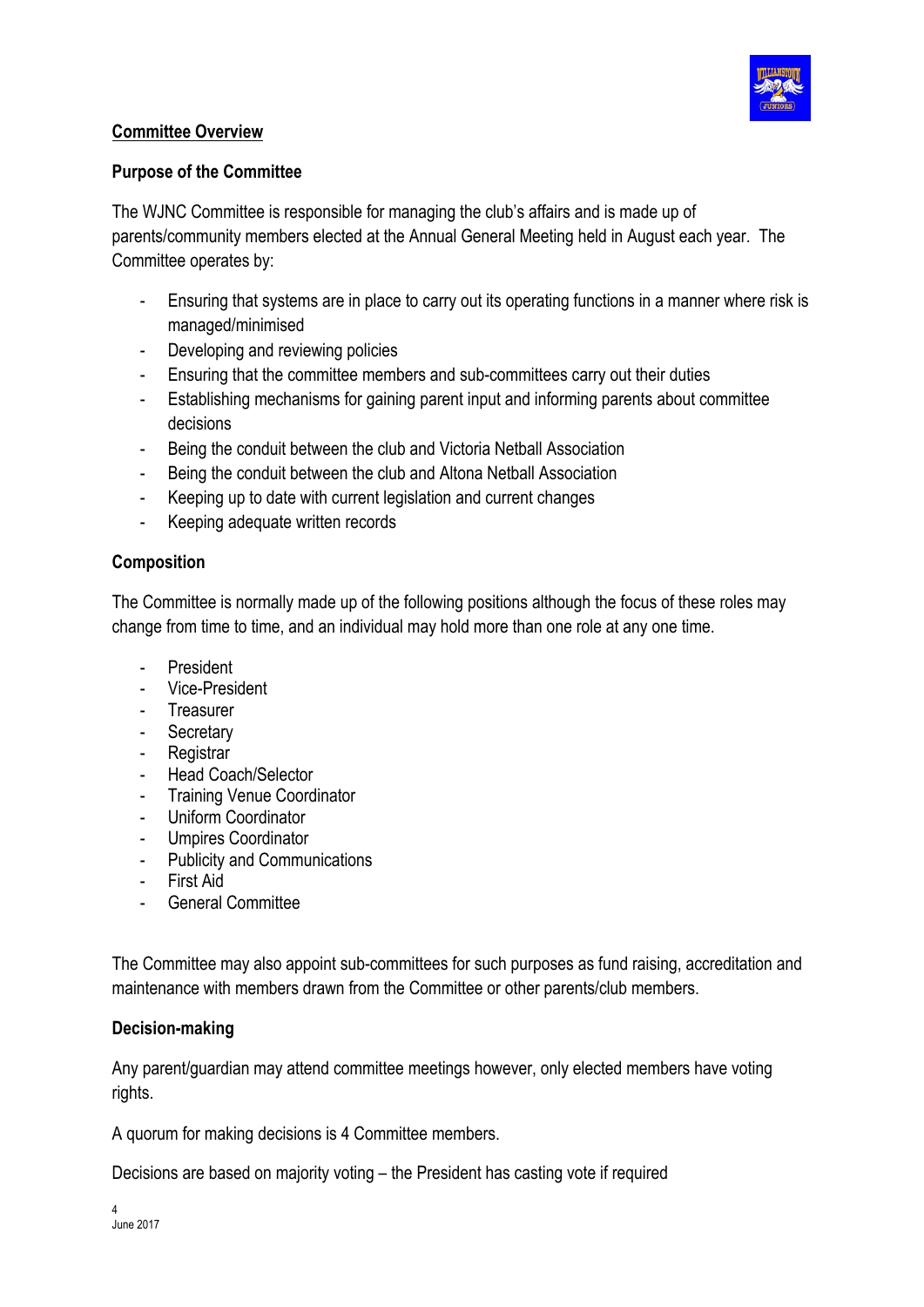

#### **Meetings**

Meetings are normally held once a month. In recognition that everyone's time is precious, every effort is made for meetings to not last longer than 1.5 hours.

#### **Agendas, Minutes and Notes**

The agenda, minutes from the previous meeting and any other notes or reports for the meeting will be distributed to the Committee by the Secretary beforehand. Requests for any agenda items and associated notes will also be sent out before the meetings.

All decisions of the Committee shall be recorded as minutes. Also included in the minutes is an overview of key discussions.

Copies of all minutes are kept on file and will be made available by the Secretary to any members upon request*.*

#### **Principles**

Whilst it is important for as many committee members to attend every meeting, WJNC recognises that these are voluntary roles and we appreciate the need to balance involvement with the Club and other areas of an individual's life, and see the appropriate sharing of responsibilities as a way of successfully achieving our common goals. We appreciate the value of forming enduring friendships and developing a community spirit by serving on the committee.

#### **Confidentiality**

From time to time, there will be a need for sensitive issues to be discussed at committee meetings. There is an expectation that committee members will treat these issues seriously, demonstrate integrity and confidentiality, and will not divulge information outside of the meetings unless there has been agreement and express purpose to do so.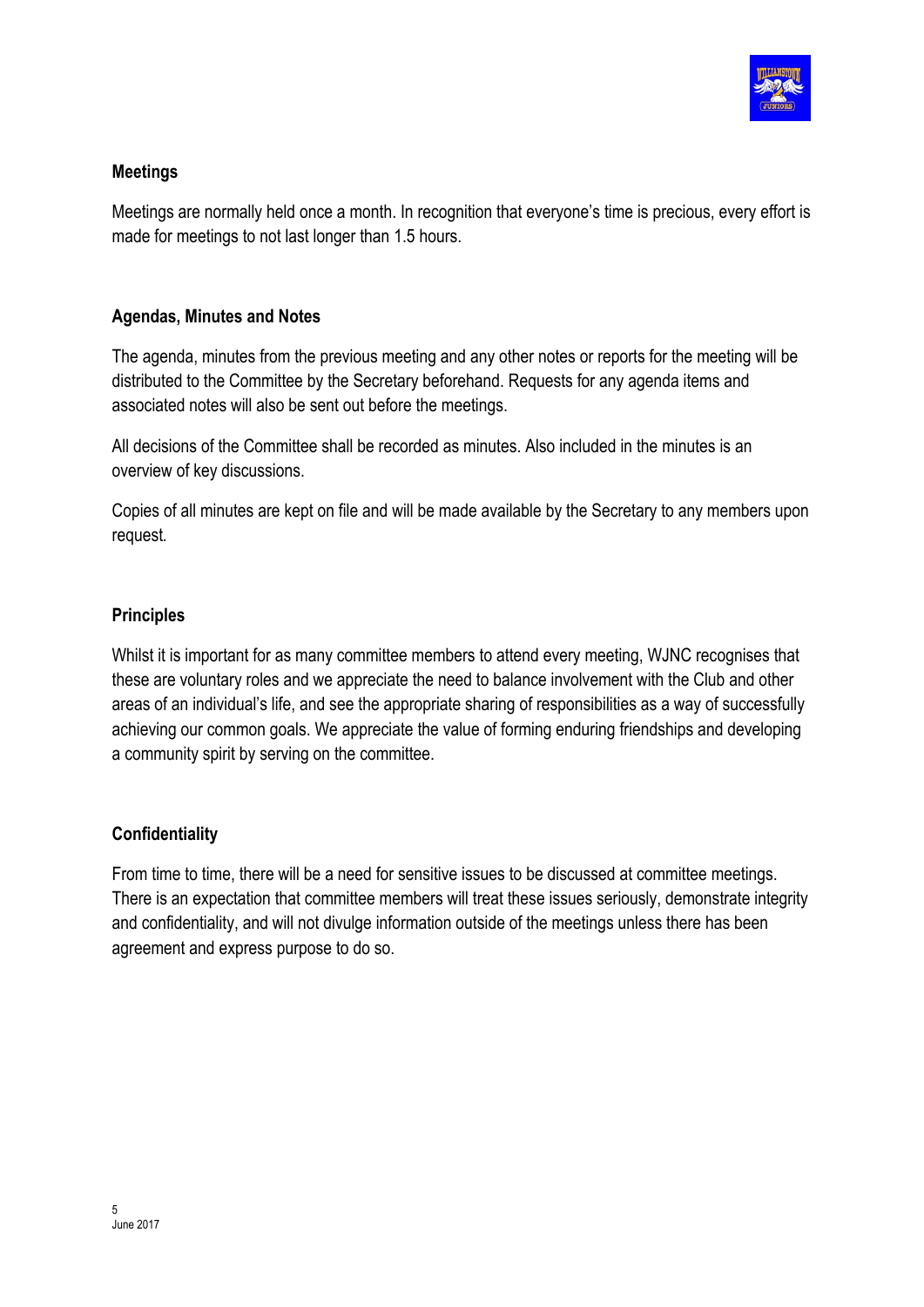

#### **President**

The President will:

- $\triangleright$  Ensure the effective operation of the Committee
- $\triangleright$  Be well informed of and has a genuine interest in all Club activities and all aspects of the club's operations
- $\triangleright$  Be aware of the future directions and plans of club and club members
- $\triangleright$  Have a good working knowledge of the duties of other committee members
- $\triangleright$  Ensure that planning and budgeting for the future is carried out in accordance with the wishes of the club members
- $\triangleright$  Delegate tasks and form sub-committees as required
- $\triangleright$  Act as the official spokesperson for the club
- $\triangleright$  Facilitate and chair committee meetings
- $\triangleright$  Ensure decisions are made democratically and in line with the Club principles and values
- $\triangleright$  Respond to correspondence where appropriate
- $\triangleright$  Present the annual report at the AGM
- $\triangleright$  Ensure that all parents are informed about committee decisions
- $\triangleright$  Represent the club at any relevant associations
- $\triangleright$  Be a signatory on club cheques
- $\triangleright$  Ensure a Committee Member attends Altona Netball Association AGM

#### **Vice-President**

The Vice-President will:

- $\triangleright$  Assist the President in carrying out his/her responsibilities
- $\triangleright$  Be familiar with the President's role and assume this role in his/her absence
- $\triangleright$  Be well-informed of all Club activities
- $\triangleright$  Attend monthly meetings and chair meetings when President absent
- $\triangleright$  Be supportive of all club members and sub-committees
- $\triangleright$  Have a good working knowledge of the duties of other committee members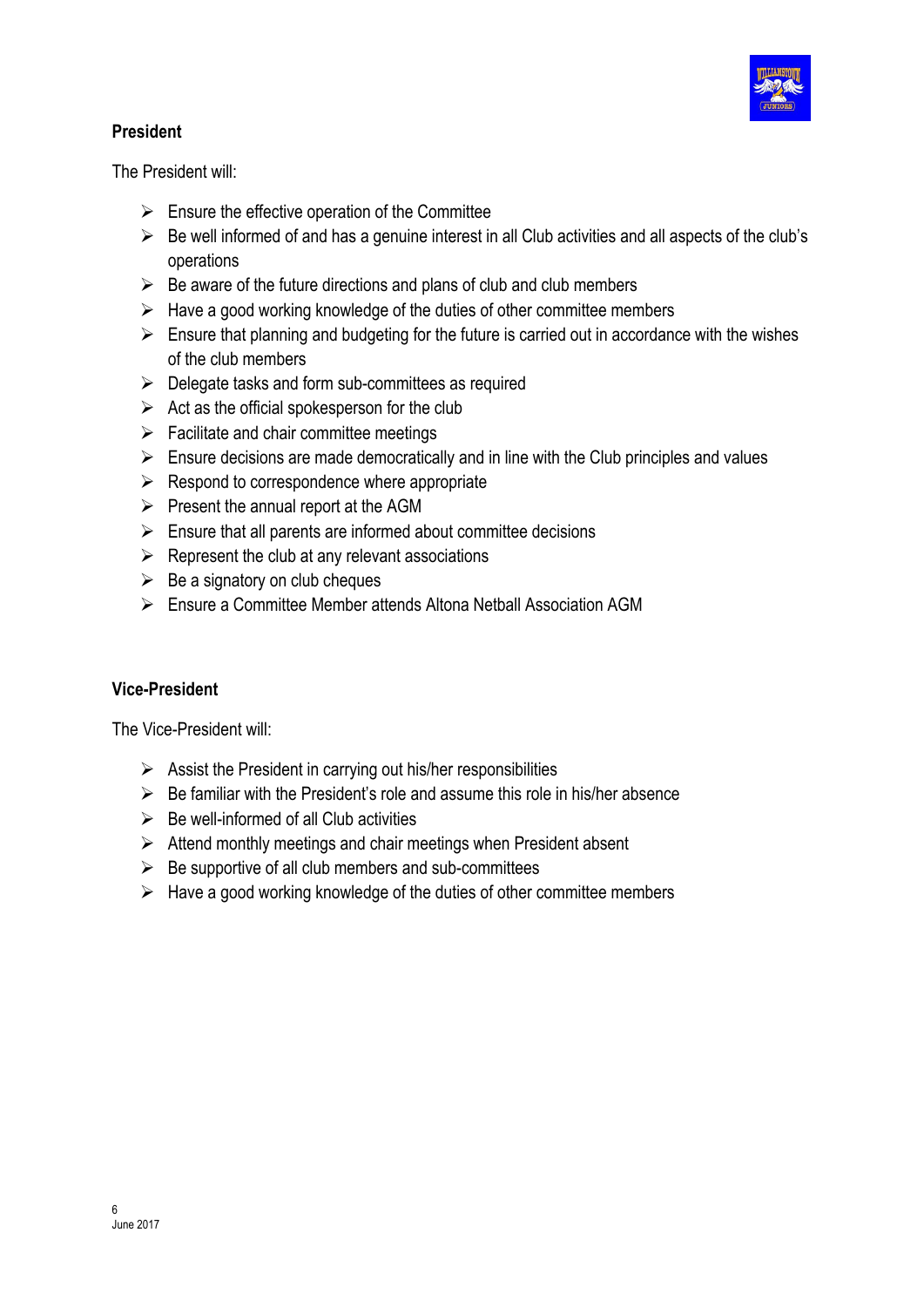

#### **Treasurer**

The Treasurer will:

- $\triangleright$  Ensure accurate financial management of Club funds
- $\triangleright$  Be fully informed about the financial position of the Club at all times
- $\triangleright$  Assume overall responsibility for the book-keeping of all financial records
- $\triangleright$  Attend monthly Committee meetings
- $\triangleright$  Present monthly financial statements to the committee including a breakdown of income and expenditure
- $\triangleright$  Present financial records at the AGM
- $\triangleright$  Prepare annual financial statement (for Secretary to lodge with Consumer Affairs Victoria)
- $\triangleright$  Issue invoices for fees (twice a year) and VNA insurance (once a year) and ensures that all payments are collected in time
- $\triangleright$  Oversee payments and following up with members on unpaid accounts
- $\triangleright$  Makes annual payment to Victoria Netball Association
- $\triangleright$  Prepare draft budgets for the forthcoming year outlining potential sources of income and expenditure for committee approval
- $\triangleright$  Be a signatory on club cheques
- $\triangleright$  Pay weekly court fees and reconcile/adjust accordingly
- $\triangleright$  Reconcile VNA reports
- $\triangleright$  Be supportive of all club members and sub-committees

#### **Secretary**

The Secretary will:

- $\triangleright$  Be responsible for all incoming and outgoing correspondence
- $\triangleright$  Ensure prompt replies to all correspondence
- $\triangleright$  Keep records of all correspondence and present this to committee meetings
- $\triangleright$  Prepare and distribute agenda prior to committee meetings
- $\triangleright$  Take minutes of each committee meeting and distribute minutes after meetings
- $\triangleright$  Notify members of meeting dates and times
- $\triangleright$  Ensure that relevant documents are sent to appropriate outside bodies, eg VNA registration
- $\triangleright$  Signs and lodges the Annual Statement to Consumer Affairs Victoria
- $\triangleright$  Maintain a file of relevant contact details, eq insurance
- $\triangleright$  Post on the club's website and social media as appropriate

#### **Registrar**

The Registrar will:

- $\triangleright$  Ensure complete and accurate maintenance of club membership for the season
- $\triangleright$  Manage start of season registrations for new and existing members
- $\triangleright$  Prepare list of players available in each age group for Head Coach/Selector before start of each season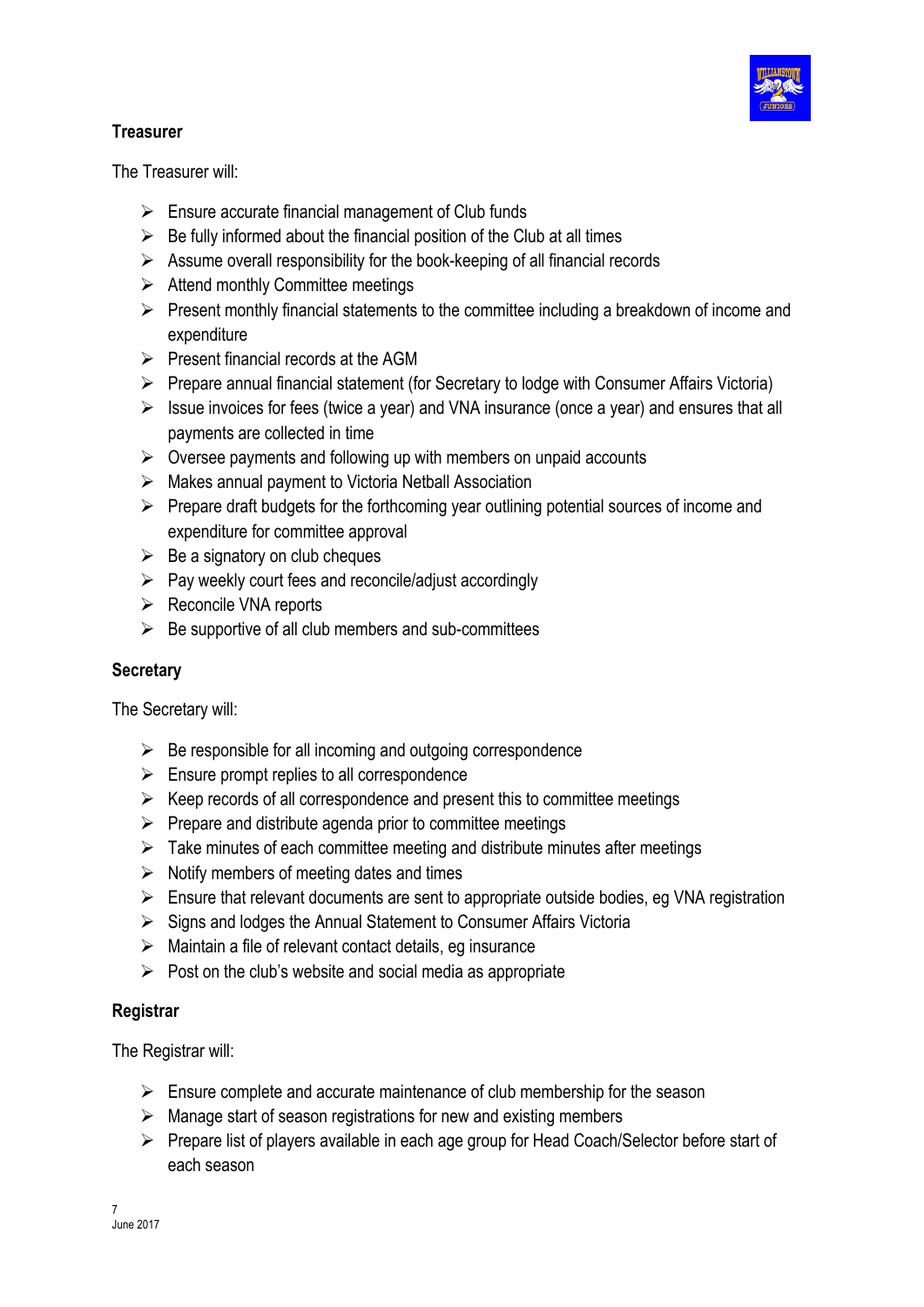

- $\triangleright$  Acquire team lists from Head Coach/Selector once teams finalised
- $\triangleright$  Provide Secretary and other Committee members with full team lists and relevant contact information as required
- $\triangleright$  Manage waiting list and contact players when positions become available
- $\triangleright$  Register teams with Victoria Netball Association for each season
- Ø Maintain register of all Working With Children Checks and ensure these are valid for all coaches at any time

#### **Head Coach/Selector**

The Head Coach/Selector will:

- $\triangleright$  Organise coaches for teams at beginning of season
- $\triangleright$  Ask coaches to determine which players will continue for the subsequent season
- $\triangleright$  Organise and chair coaches meeting to select teams
- $\triangleright$  Liaise with coaches at beginning and during season
- $\triangleright$  Actively support and provide guidance to coaches with respect to team issues during the season
- $\triangleright$  Maintain the coaches toolkit and checklist, ensuring the information is up to date
- $\triangleright$  Ensure all coaches have relevant training and gear
- $\triangleright$  Organise for 'guest' coaches to run sessions/coaching clinics
- $\triangleright$  Ensure coaches have relevant qualifications, eg Working with Children Checks
- $\triangleright$  Explore and implement strategies to further develop the coaching skills and confidence of the club's coaches
- $\triangleright$  Chair the Team Selection Sub-Committee

#### **Training Venue Coordinator**

The Training Venue Coordinator will:

- $\triangleright$  Liaise with Williamstown High School and other venues regarding use of courts for training
- $\triangleright$  Advise coaches and team managers when training venues not available, eg due to exams

#### **Uniform Coordinator**

The Uniform Coordinator will:

- $\triangleright$  Source uniform items and process as needed
- $\triangleright$  Distribute uniform items as needed
- $\triangleright$  Store uniform supplies in a secured location
- $\triangleright$  Be reasonably available for uniform fittings
- $\triangleright$  Accept payments for uniforms
- $\triangleright$  Liaise with Treasurer with regards to collection of money for uniforms
- $\triangleright$  Take orders and organises new uniforms for the start of each season
- $\triangleright$  Coordinate second hand uniform register for members
- $\triangleright$  Conduct a stock-take at the end of each season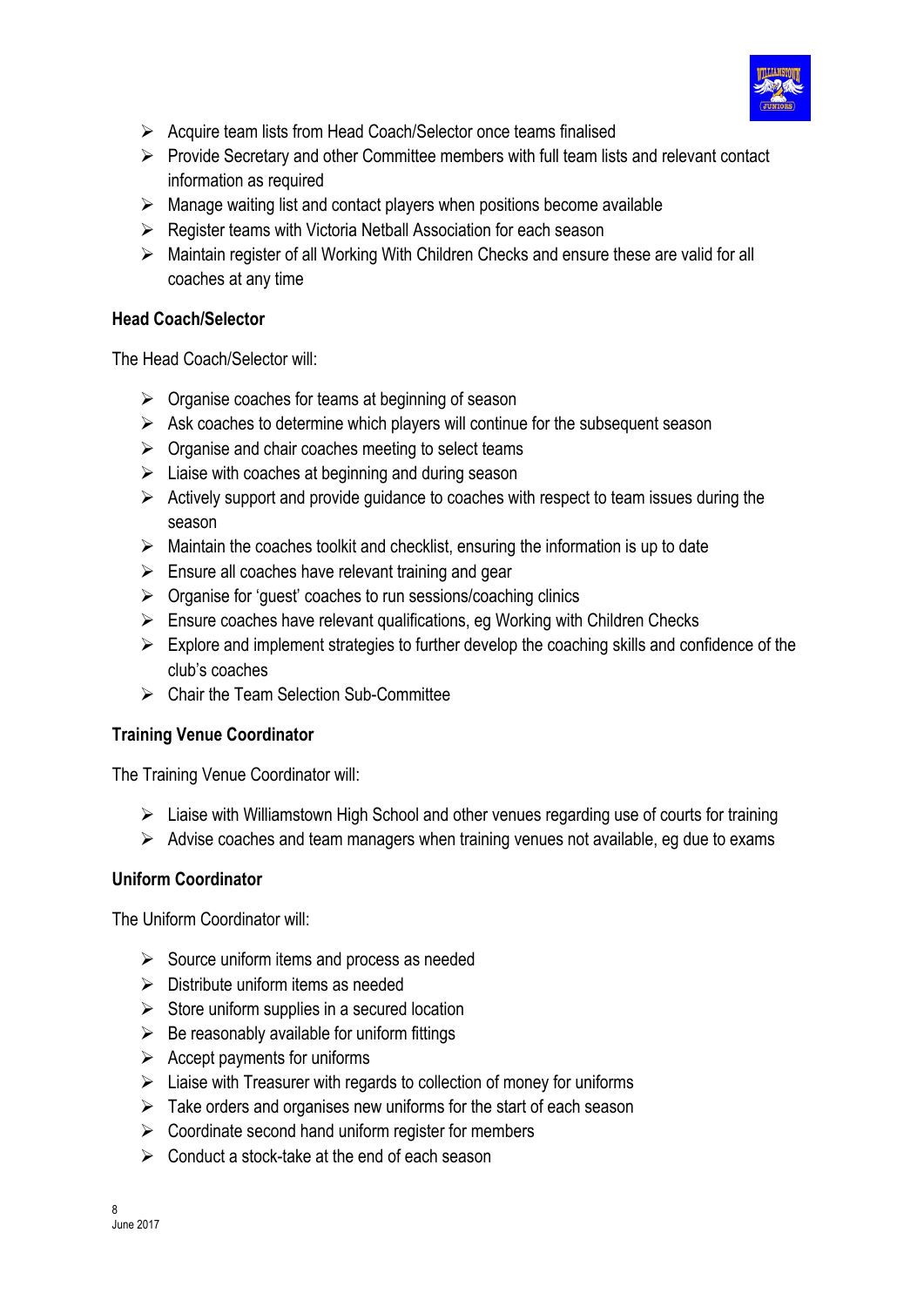

#### **Umpires Coordinator**

The Umpires Coordinator will:

- $\triangleright$  Provide the list of WJNC nominated umpires to the netball room at the beginning of each season
- $\triangleright$  Notify Altona Netball Association (in the netball room) when WJNC is unable to provide an umpire
- $\triangleright$  Ensure all umpires are aware of and undertake the two online umpiring courses and follow up those who haven't
- $\triangleright$  Provide evidence of online certification of courses to ANA
- $\triangleright$  Check weekly fixture and allocate games to umpires confirm with umpires by email/text
- $\triangleright$  Contact WJNC club treasurer on a weekly basis to provide information regarding who umpired, how many games, etc so payments (including fines) can be organised
- $\triangleright$  Recruit new umpires

#### **Publicity and Communications**

The Publicity and Communications Officer will:

- $\triangleright$  Prepare and distribute the club newsletter (2 4 times per season)
- $\triangleright$  Post on the Club's website and social media as appropriate
- $\triangleright$  Organise and distribute flyers for schools as required
- $\triangleright$  Write adverts for schools' newsletters as required
- $\triangleright$  Organise team photos
- $\triangleright$  Develop new recruitment strategies
- $\triangleright$  Organise recruitment events
- $\triangleright$  Liaise with other sporting clubs in the Williamstown area

#### **First Aid and Equipment Officer**

- $\triangleright$  Ensure the equipment bags and first aid kits are kept fully stocked for Team Managers
- $\triangleright$  Organise annual First Aid training for coaches/team managers

#### **General Committee**

General Committee members will:

- $\triangleright$  Attend monthly meetings
- $\triangleright$  Assist Committee with tasks as required
- $\triangleright$  Express ideas and opinions on behalf of members
- $\triangleright$  Volunteer assistance in carrying out duties of the Committee
- $\triangleright$  Volunteer to fulfil specific roles to facilitate the operation of the Committee, eg social events, fundraising, grant applications, parent liaison, trophies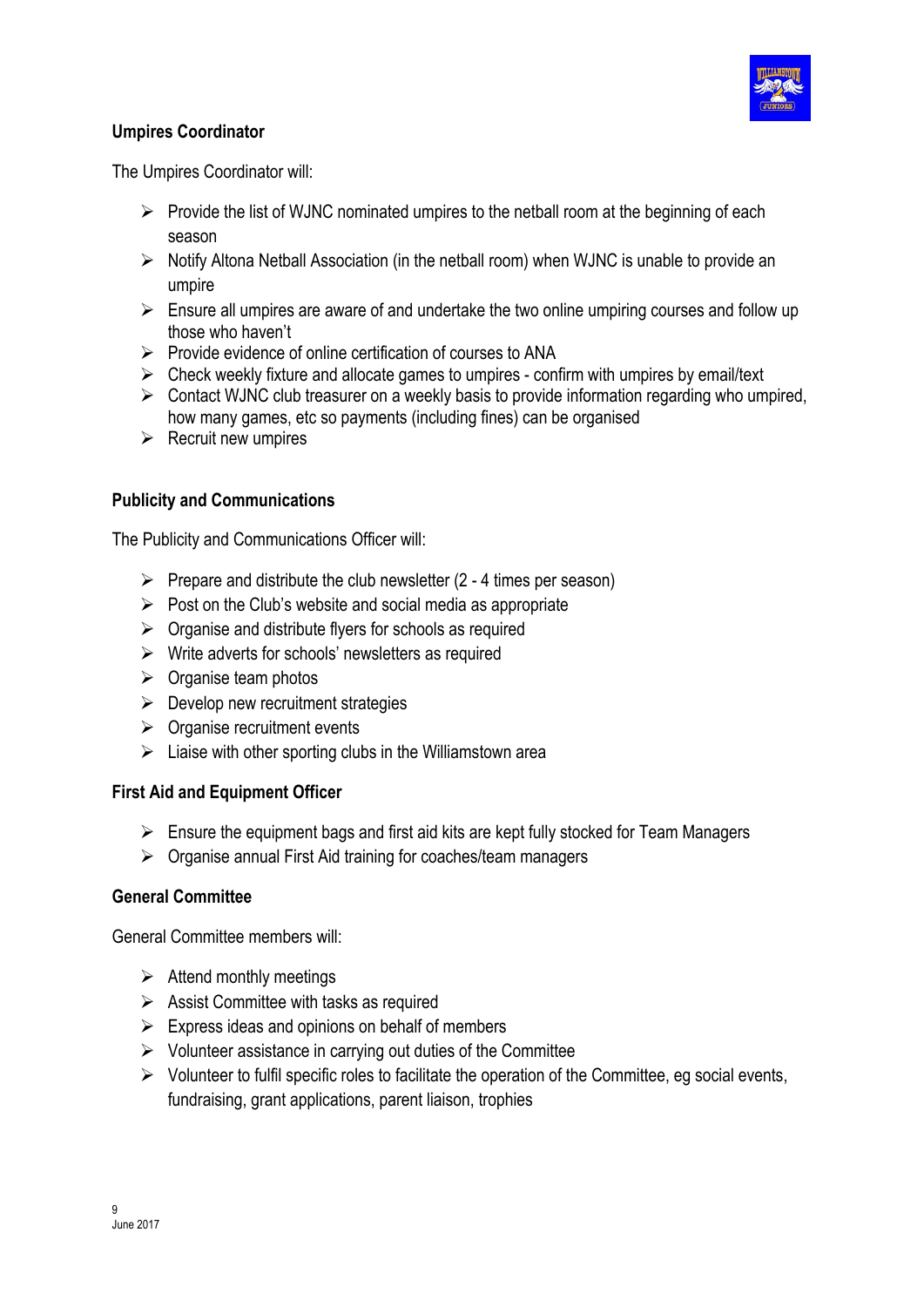

#### **COACHES' ROLE AND CHECKLIST**

#### **Expectations of Coaches**

A coach is involved in the direction, instruction & training of a team. It is essential that our coaches are committed to the vision of our club and provide our players with the best possible sporting experience.

#### **Working with Children Check**

In accordance with legislation and our club policy, each Coach is required to have a current Working With Children Check for WJNC. There is no cost of obtaining a WWC for a volunteer role. Forms can be accessed from and further information is available at: http://www.workingwithchildren.vic.gov.au/home/resources/

Alternatively, you may contact the Committee's Registrar for a form. Once you have obtained your WWC card, a copy of this must be forwarded to the Registrar.

#### **Support, Training and Resources for Coaches**

A meeting for all coaches is held when selection occurs, and an introductory email is sent with specific information required to effectively undertake the Coaches role, eg details for access to training facilities. In addition, comprehensive information is on the Club's website and coaches should familiarise themselves with the resources available.

Any queries from coaches or regarding coaching should be directed to the Club's Head Coach.